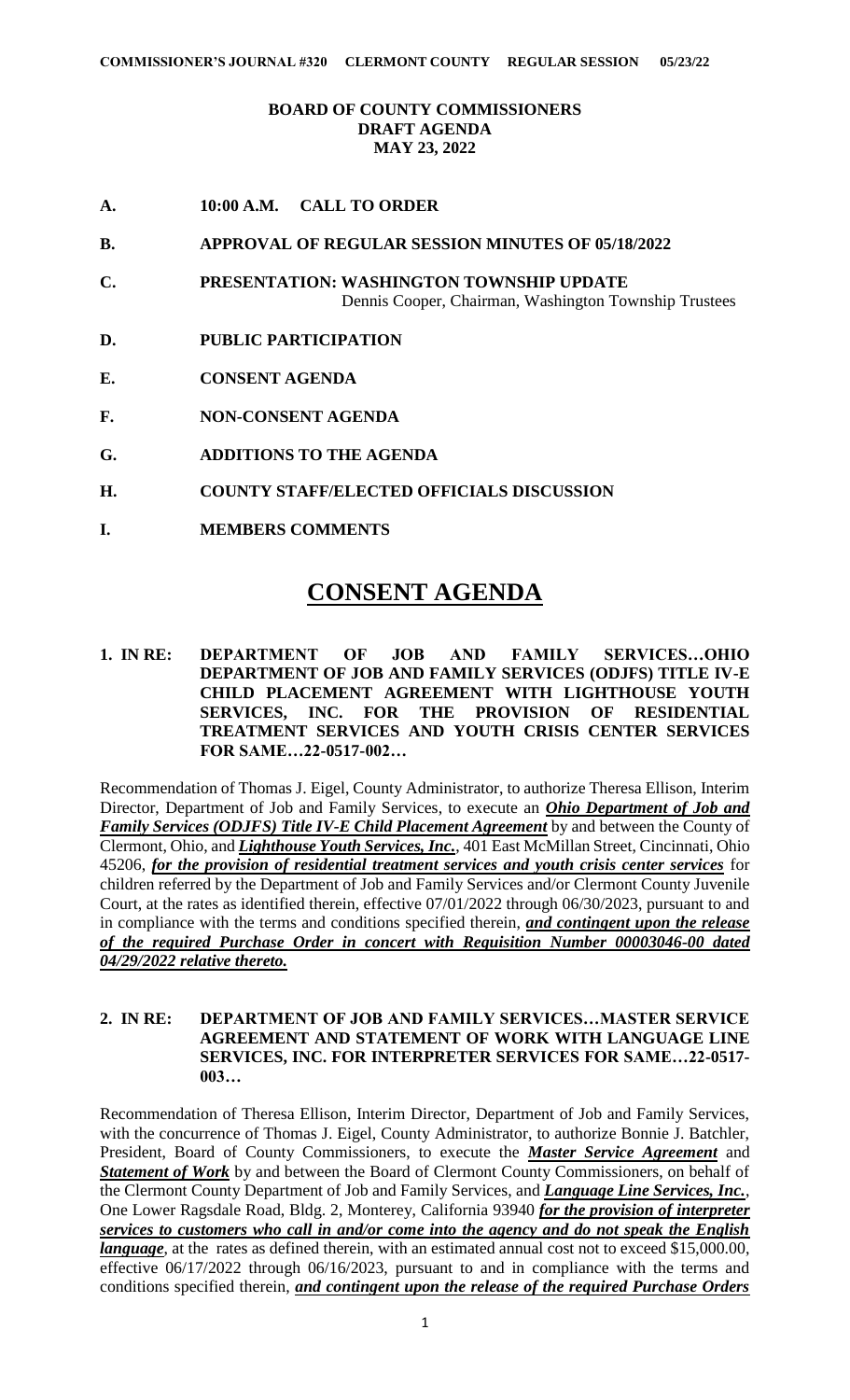*in concert with Requisition Numbers 00002998-00 dated 04/27/2022 and 00003027-00, 00003029-00 and 00003030-00 dated 04/28/2022, relative thereto.*

#### **3. IN RE: REQUEST FROM A DEPARTMENT TO JOIN A PROFESSIONAL ORGANIZATION AND AUTHORIZATION FOR REIMBURSEMENT OF ROUTINE TRAVEL EXPENSES RELATIVE THERETO...22-0513-006…**

Request from a department to join a professional organization and to authorize payment of the annual dues in the amounts outlined below for membership therein, pursuant to Section 325.21 of the Ohio Revised Code and to authorize reimbursement of **routine travel expenses** associated therewith *(excluding expenses for overnight accommodations, meals for more than one day, registration fees, tuition, and/or transportation by common carrier)* pursuant to the policies and procedures of the Board of County Commissioners and in compliance with the Annual Appropriations for Calendar Year 2022 and any and all amendments subsequent thereto:

| <b>Department/Employees</b>    | <b>Organization</b>           | <b>Annual Dues</b> | <b>Term</b> |
|--------------------------------|-------------------------------|--------------------|-------------|
| Board of County Commissioners/ | International City/County     | Not to exceed      | 07/01/2022  |
| Thomas Eigel                   | Management Association (ICMA) | \$1,400.00         | through     |
| Greg Bickford                  |                               |                    | 06/30/2023  |

### **4. IN RE: DEPARTMENT OF PUBLIC SAFETY SERVICES…ELECTRONIC SUBSCRIPTION RENEWAL FOR SOFTWARE AND HARDWARE UPDATES AND SUPPORT FOR SAME…22-0128-002…**

Recommendation of John Kiskaden, Director, Department of Public Safety Services, with the concurrence of Greg Bickford, Assistant County Administrator, to approve the *electronic subscription renewal* for the provision of software and hardware updates and support at the not to exceed estimated rate and the term outlined below and as set forth in the electronic subscription renewal, all of which are on file in the Department of Public Safety Services, and to authorize the County Auditor to remit payment therefore:

| Vendor                                                                                                                                  | Software/Hardware                                            | Not to<br><b>Exceed</b><br><b>Estimated</b><br>Rate | Term                                |
|-----------------------------------------------------------------------------------------------------------------------------------------|--------------------------------------------------------------|-----------------------------------------------------|-------------------------------------|
| Frontline Public Safety Solutions<br>2777 Finley Rd. Suite 11<br>Downers Grove, IL 60515<br>(revised/previously approved on 02/02/2022) | Quality Assurance / Quality<br><b>Improvement Evaluation</b> | \$1,732.50                                          | 06/24/2022<br>through<br>06/24/2023 |

## **5. IN RE: BOARD OF COUNTY COMMISSIONERS…TUITION ASSISTANCE APPLICATION FROM A CLERMONT COUNTY EMPLOYEE…22-0519- 001…**

Recommendation of Yvonne Smith, Benefits Coordinator, with the concurrence of Sandra Tahat, Human Resources Director, to authorize Bonnie J. Batchler, President of the Board of County Commissioners, to execute the *Tuition Assistance Application* submitted by the following employee for participation in the Clermont County Tuition Assistance Program, pursuant to Section 4.12 of the Clermont County Personnel Policy and Procedures Manual:

| <b>Department / Employee</b>                                                   | <b>Class Name(s)</b>     |
|--------------------------------------------------------------------------------|--------------------------|
| Department of Public Safety Services   Critical Thinking<br>Jessica Wiederhold | Introduction to Business |

## **6. IN RE: BOARD OF COUNTY COMMISSIONERS…AUTHORIZATION FOR THE ISSUANCE OF PROCUREMENT CARDS FOR EMPLOYEES OF THE CLERMONT COUNTY SHERIFF'S OFFICE AND EXECUTION OF THE**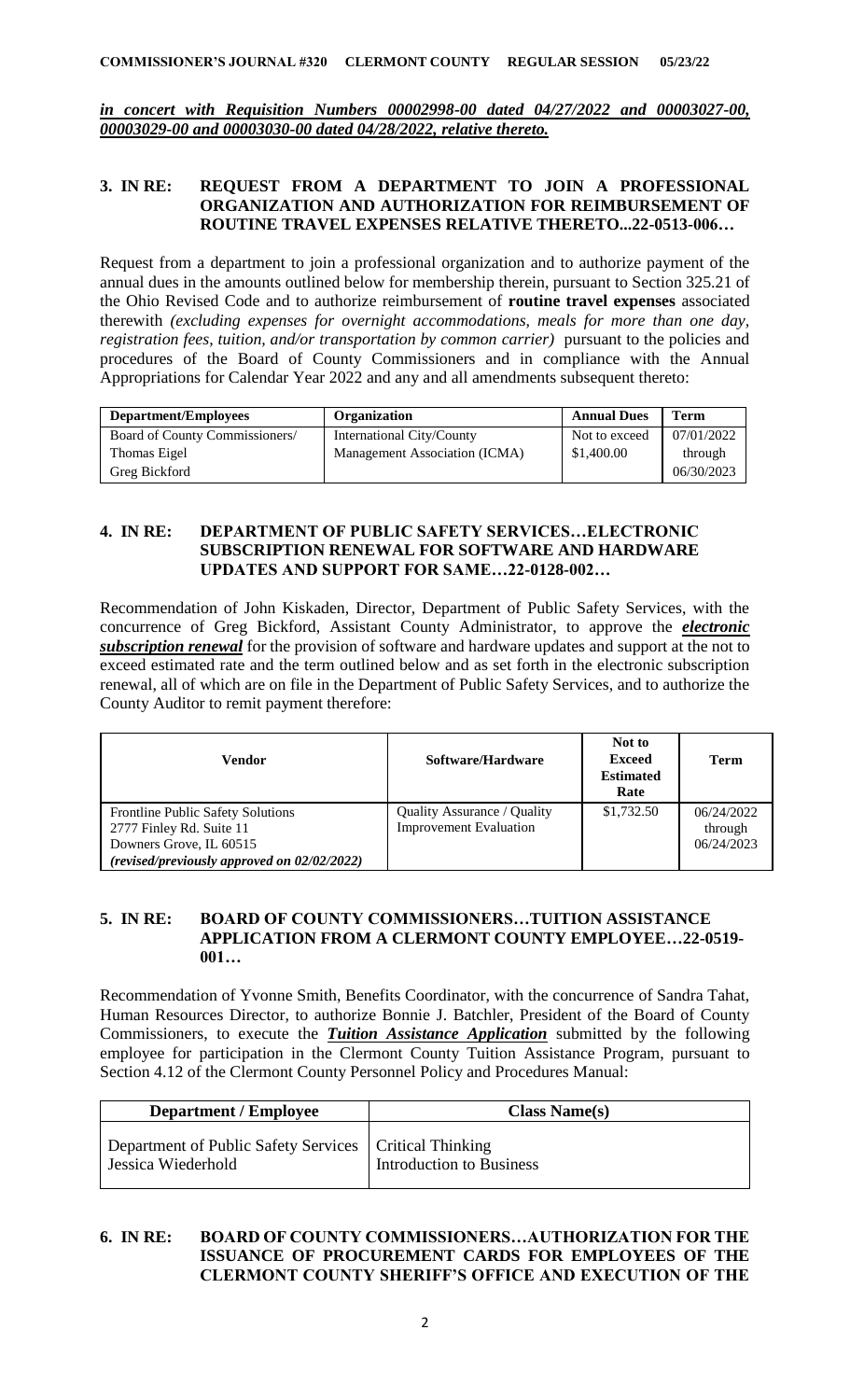#### **REQUEST FOR THE ISSUANCE OF PROCUREMENT CARDS RELATIVE THERETO PURSUANT TO THE CLERMONT COUNTY PROCUREMENT CARD POLICY AND PROCEDURES FOR SAME…22- 0103-004...**

Recommendation of Thomas J. Eigel, County Administrator, *to authorize the issuance of Procurement Cards* for Jason M. Swallen and Michael J. Ross, employees of the Clermont County Sheriff's Office, and to authorize Bonnie J. Batchler, President of the Board of County Commissioners, to execute the Requests for the Issuance of Procurement Cards relative thereto, pursuant to and in compliance with the Clermont County Procurement Card Policy and Procedures adopted by the Board of County Commissioners on 06/22/2005 and subsequently amended on 03/28/2007 and 09/24/2014.

#### **7. IN RE: TRAINING AND TRAVEL REQUESTS...REIMBURSEMENT OF EXPENSES RELATIVE TO SAME…**

Recommendation of Thomas J. Eigel, County Administrator, to approve the following requests for reimbursement of expenses for training and travel pursuant to the policies and procedures of the Board of County Commissioners and in compliance with the Annual Appropriations for Calendar Year 2022 and any and all amendments subsequent thereto:

## **PROSECUTING ATTORNEY**

**Hannah Wahl, Stephanie Ross, Lisa Vetter, Suzanne Bullock and Allyson Ware –** (2) days – Columbus, Ohio – Ohio Attorney General's Two Days in May Conference on Victim Assistance – total expenses for lodging (\$1,146.80), meals (\$800.00), registration (\$625.00) and other (\$54.00), estimated not to exceed \$2,625.80.

#### **COUNTY SHERIFF**

**Robert Adam Bailey –** (6) days – Pigeon Forge, Tennessee – Cellebrite – Certified Operator and Certified Physical Analyst Courses – total expenses for lodging (\$1,212.13), meals (\$354.00) and registration (\$3,850.00), estimated not to exceed \$5,416.13.

## **8. IN RE: PERSONNEL ACTIONS\***

THE OFFICIAL RECORD OF PROCEEDINGS OF THE BOARD OF COUNTY COMMISSIONERS OF CLERMONT COUNTY, OHIO, RELATIVE TO PERSONNEL ACTIONS IS AVAILABLE FOR PUBLIC INSPECTION UPON REQUEST MONDAY THROUGH FRIDAY BETWEEN THE HOURS OF 8:00 A.M. TO 4:30 P.M. LOCAL TIME.

# **NON-CONSENT AGENDA**

## **9. IN RE: DEPARTMENT OF HUMAN RESOURCES…AMENDMENT TO APPENDIX 4.09 OF THE CLERMONT COUNTY PERSONNEL POLICY AND PROCEDURE MANUAL WITH RESPECT TO THE CLERMONT COUNTY CLASSIFICATION PLAN…22-0513-005…**

Recommendation of Sandra Tahat, Human Resources Director, with the concurrence of Thomas J. Eigel, County Administrator, to amend *Appendix 4.09 of the Clermont County Personnel Policy and Procedure Manual* with respect to the Clermont County Classification Plan as outlined in Exhibit A, attached thereto and to be made a part thereof, changing the pay ranges of 1) HVAC Mechanic 3, Class Number 49265, from Pay Range A to Pay Range C, and 2) Facilities Management Assistant Director, Class Number 89224, from Pay Range C to Pay Range D, effective upon approval, and further to authorize the update of the appropriate internet links and appendices accordingly.

#### **10. IN RE: DEPARTMENT OF COMMUNITY AND ECONOMIC DEVELOPMENT…ADOPTION OF A REVISED TABLE OF ORGANIZATION FOR SAME…22-0513-004…**